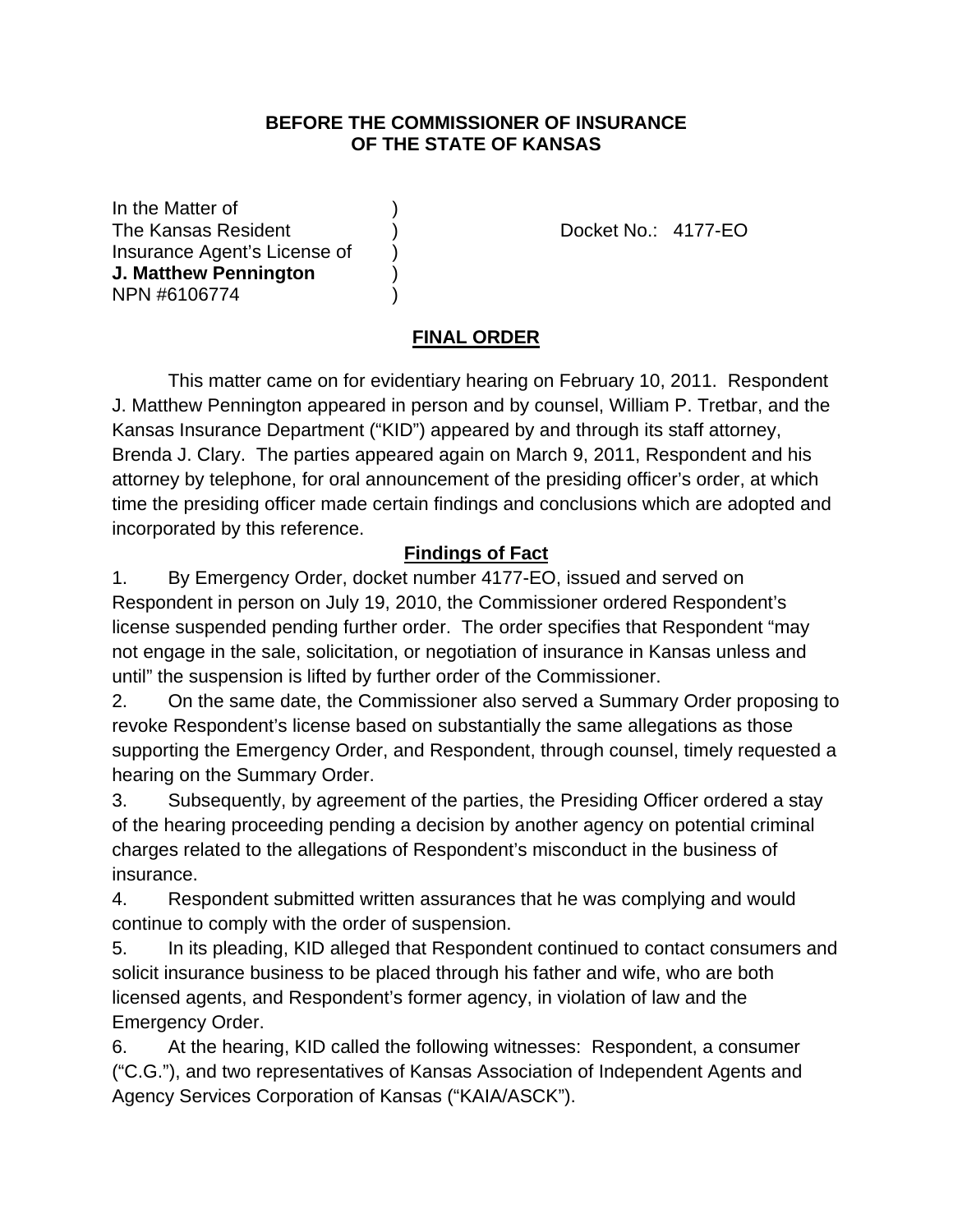7. Respondent testified on his own behalf, and called James Pennington ("James"), Respondent's father, and Rishanda Pennington ("Rishanda"), Respondent's wife as witnesses. Both are agents affiliated with PIB Insurance Brokerage, Inc. ("PIB"), a licensed insurance agency, which is the successor entity to Respondent's agency. Respondent testified he and his father are the officers and "owners" of the agency.

8. KID introduced an electronic mail message ("email") and attachments from Respondent to C.G. as Exhibit 1, and it was admitted without objection. KID also introduced as Exhibit 2 correspondence between PIB and KAIA/ASCK, and it was admitted without objection.

9. ASCK acts as a wholesale agent for member agencies, and the affiliated agencies, with approval of a company, may contract as a subagent.

10. Respondent did not bring any business records or documentation, and he introduced no physical or documentary evidence.

11. Respondent is 39 years old and has an undergraduate degree in business with a master's degree in finance and economics. He has ten years of experience as a licensed insurance agent.

12. Respondent testified that, since his license suspension, he has been limited to clerical and administrative duties with the agency. He gave the examples of paying bills and sending out quotes prepared by the agents.

13. Respondent testified, "A quote, if a quote's been drawn up by one of the agents in the office, then I might mail that or e-mail that or fax that." He later testified that James made calls to solicit business and answered the agency telephone 100 percent of the time, Rishanda prepared quotes for consumers who expressed an interest. He testified they would not prepare an unsolicited quote because they would not have enough information.

14. Respondent testified that he did not personally know C.G. but believed she may have been a former client. He further testified that Exhibit 1 looked very familiar to him, that it was "an e-mail delivery of quotes from the office to" the recipients. He thought he got the quotes from James and emailed them to the address he got from the notes.

15. Rishanda testified that she often works from home and emails quotes to Respondent to be sent out.

16. Despite having had a copy of Exhibit 1 available prior to the hearing, Respondent did not have notes or emails to corroborate his statements about either the individual email or the general practice of the agency. While the absence of corroborating evidence alone is not decisive, it must be noted

17. The email message highlights six features of the attached quotes for homeowners and auto policies, invites the recipients "to contact us at the office or reply back to me via e-mail," and is signed "Matthew."

18. C.G. testified that the quotes were unsolicited and Respondent later personally called her to follow up, as the message promised.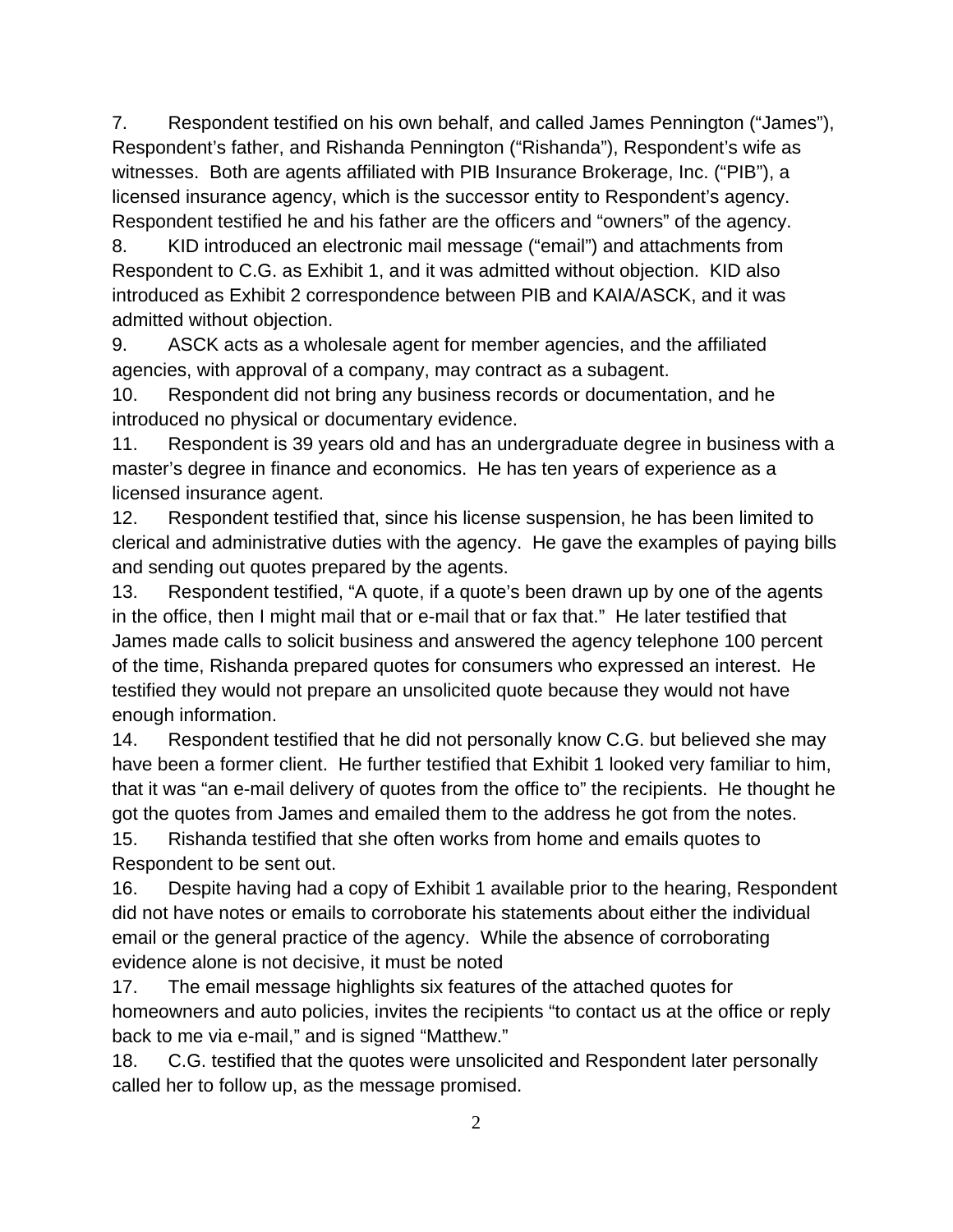19. Respondent essentially asks the Commissioner to believe that James and Rishanda provided him with quotes, and at least in the case of Exhibit 1 with an email address, sometimes even by email, and his only role was to email the quotes to the prospective purchaser. This is simply not credible. The practice Respondent's witnesses describe would serve no functional purpose other than to present a quote as if it originated with Respondent. Either Respondent was more involved than he admits or the agency continued to trade on Respondent's identity as an agent.

20. Respondent testified he believed that the subject of his license suspension came up several times in his communications with KAIA/ASCK. Both representatives of KAIA/ASCK testified that Respondent had never told them, and the agency failed to respond to an inquiry about Respondent's status or provide an agency profile.

21. At best, Respondent and James evaded the truth when the circumstances should have prompted them to say that Respondent's license was suspended. While failure to volunteer the status of his license is not a violation of the order of suspension, this pattern reflects adversely on the credibility of their testimony.

22. Respondent and his father both testified that Respondent had clerical and administrative duties with the agency and that Respondent designed and maintained the agency website. James acknowledged that the website states that the agency offers a number of insurance carriers and sells a number of lines of insurance despite the fact that the agency is not authorized to submit business to any companies other than MetLife and Progressive and sells only personal lines (i.e., homeowner's and noncommercial automobile insurance). Specifically, he agreed that the website indicates the agency represents certain carriers (e.g., Berkshire Hathaway, Zurich, Swiss Re, and EMC) that it does not. Again, while this fact is not directly relevant to establish violations of the Commissioner's order, it does support a finding that Respondent has published an advertisement about the business of insurance that is untrue, deceptive, or misleading, and that misrepresentation reflects adversely on the credibility of Respondent's statements.

23. Respondent retained the agency telephone number he used as a State Farm agent, thereby intentionally creating circumstances under which the public would be confused to Respondent's advantage.

## **Conclusions of Law**

24. A person may not sell, solicit or negotiate any insurance within this state without a license issued in accordance with the Uniform Insurance Agents Licensing Act. K.S.A. 2010 Supp. 40-4905(a).

25. Furthermore, "No person whose license as an agent or broker had been suspended or revoked shall be employed by any insurance company doing business in this state either directly, indirectly, as an independent contractor or otherwise to negotiate or effect contracts of insurance . . . or perform any act toward the solicitation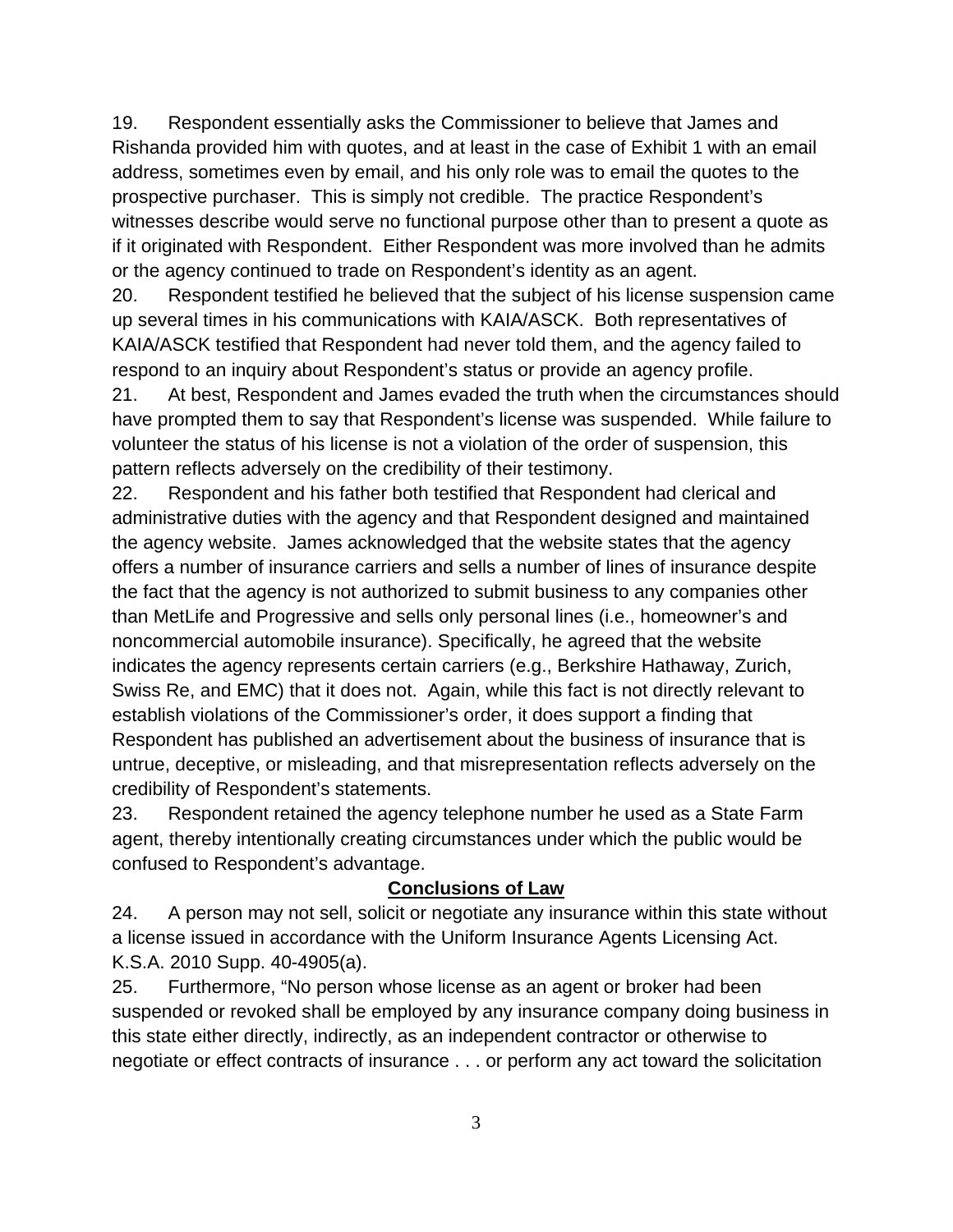of or transaction of any business of insurance during the period of such suspension or revocation." K.S.A. 2010 Supp. 40-4909(g).

26. "'Negotiate'" means the act of conferring directly with or offering advice directly to any purchaser or prospective purchaser . . . concerning any of the substantive benefits, terms or conditions" of an insurance contract. K.S.A. 2010 Supp. 40-4902(s). "Solicit" includes "any attempt to sell insurance or asking or urging a person to apply for a particular kind of insurance from any particular insurance company." K.S.A. 2010 Supp. 40-4902(v).

27. The email from Respondent to C.G. offers advice directly to the prospective purchaser on the substantive benefits and terms of the quoted policies. Even if it merely highlights features, the very act of selecting those features constitutes an opinion that they are important to the prospective purchaser's needs. Further, it is clearly an attempt to sell those policies. Finally, the email invites the prospective purchaser to contact Respondent with corrections or questions. The email establishes one solicitation in violation of the order of suspension, and Respondent's characterization of the agency's typical practice makes clear that the email was not an isolated lapse.

28. Respondent contends he did nothing but forward a quote prepared by a licensed agent, which he understood unlicensed staff may do. Even assuming his role was thus limited, pursuant to K.S.A. 2010 Supp. 40-4909(g), Respondent's activities are more restricted during a period of suspension of his license than those of an unlicensed person. The duties Respondent freely admits are acts toward the solicitation of or transaction of insurance business, which Respondent is not permitted to perform during suspension of his license.

29. Unfair method methods of competition and unfair or deceptive acts or practices in the business of insurance are prohibited by the trade practices act, K.S.A. 40-2401 *et seq*., and include the following:

"Making, publishing, disseminating, circulating or placing before the public, or causing, directly or indirectly, to be made, published, disseminated, circulated or placed before the public, in a newspaper, magazine or other publication, or in the form of a notice, circular, pamphlet, letter or poster, or over any radio or television station, or in any other way, an advertisement, announcement or statement containing any assertion misrepresentation or statement with respect to the business of insurance or with respect to any person in the conduct of such person's insurance business, which is untrue, deceptive or misleading" K.S.A. 40-2404(2).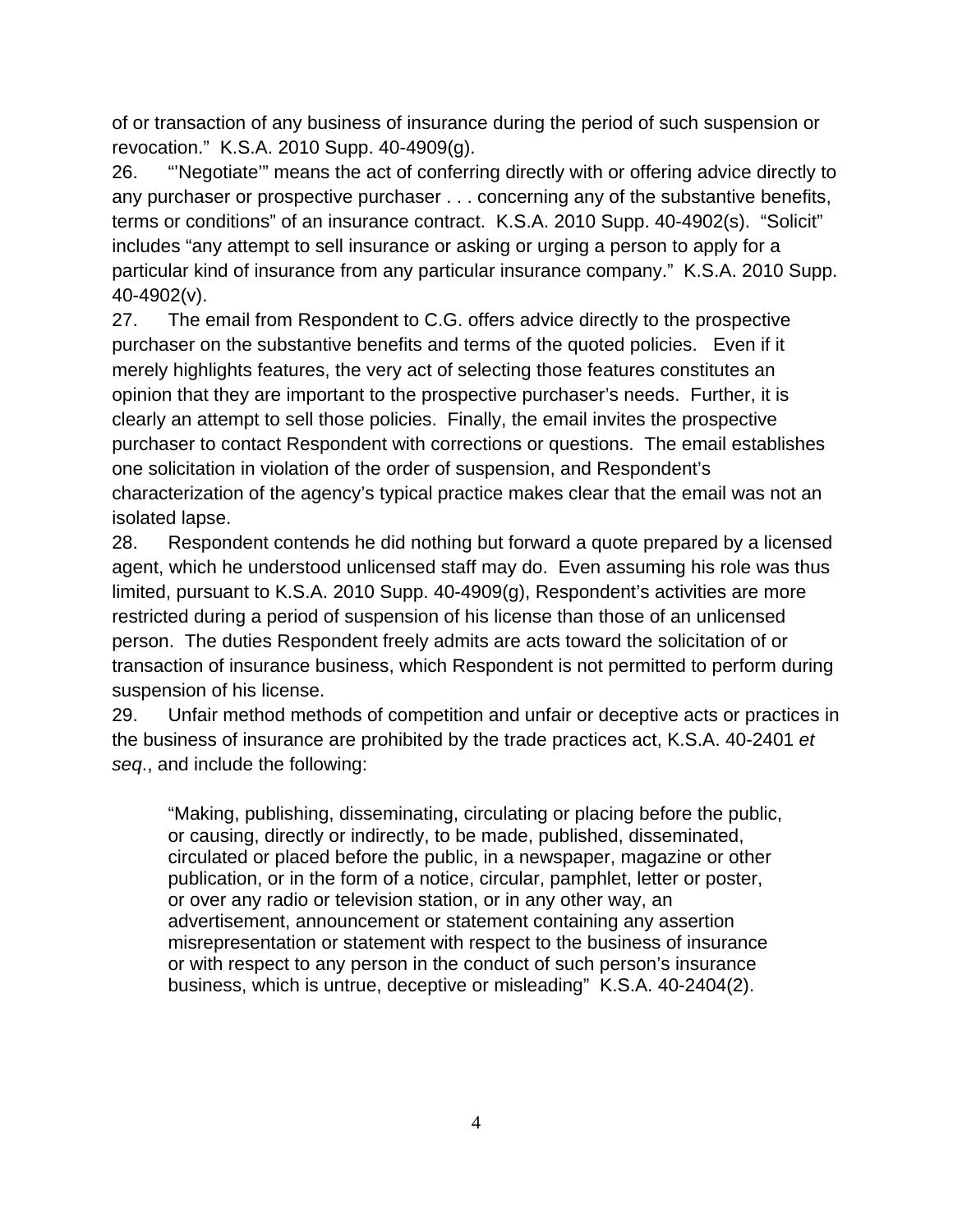30. K.S.A. 2010 Supp. 40-4909(a) provides, in relevant part:

"The commissioner may deny, suspend, revoke or refuse renewal of any license issued under this act if the commissioner finds that the applicant or license holder has. . .

(2) Violated:

(A) Any provision of chapter 40 of the Kansas Statutes Annotated, and amendments thereto, or any rule and regulation promulgated thereunder; [or]

(B) any subpoena or order of the commissioner; . . .

(7) Admitted to or been found to have committed any insurance unfair trade practice in violation of K.S.A. 40-2404 and amendments thereto.

(8) Used any fraudulent, coercive, or dishonest practice, or demonstrated any incompetence, untrustworthiness or financial irresponsibility in the conduct of business in this state or elsewhere." K.S.A. 2009 Supp. 40- 4909(a).

31. In lieu of taking any action under K.S.A. 2010 Supp. 40-4909(a), the

Commissioner may impose an administrative penalty or censure the licensee. K.S.A. 2010 Supp. 40-4909(h).

32. The Commissioner may suspend, revoke or refuse renewal of any license issued under [the Uniform Insurance Agents Licensing Act, K.S.A. 2010 Supp. 40-4901 *et seq*.] if the commissioner finds that the interests of the insurer or the insurable interests of the public are not properly served under such license." K.S.A. 2010 Supp. 40-4909(b).

33. Pursuant to K.S.A. 2010 Supp. 40-4909(a)(2)(A), the Commissioner may revoke Respondent's agent license for violation of K.S.A. 40-4905(a) and/or K.S.A. 40-2404(2). 34. Pursuant to K.S.A. 2010 Supp. 40-4909(a)(2)(A), the Commissioner may revoke

Respondent's agent license for violation of the Emergency Order.

35. In addition, the Commissioner may revoke Respondent's agent license because the interests of insurers and the insurable interests of the public are not being served under Respondent's license.

36. Because the factual findings demonstrate that grounds exist to support revocation, the Commissioner has discretion to revoke Respondent's license or impose some other administrative penalty. Pursuant to K.S.A. 77-526(c), a final order must contain policy reasons for an action taken as an exercise of a state agency's discretion.

37. In this case, Respondent is a well-educated, experienced agent. The Emergency Order is based on evidence that Respondent converted or misappropriated property and used dishonest practices in the business of insurance. Respondent's conduct is not an isolated violation but an ongoing practice. This leads inevitably to the conclusion that Respondent's violations are knowing and intentional and that Respondent's use of form to obscure function was calculated.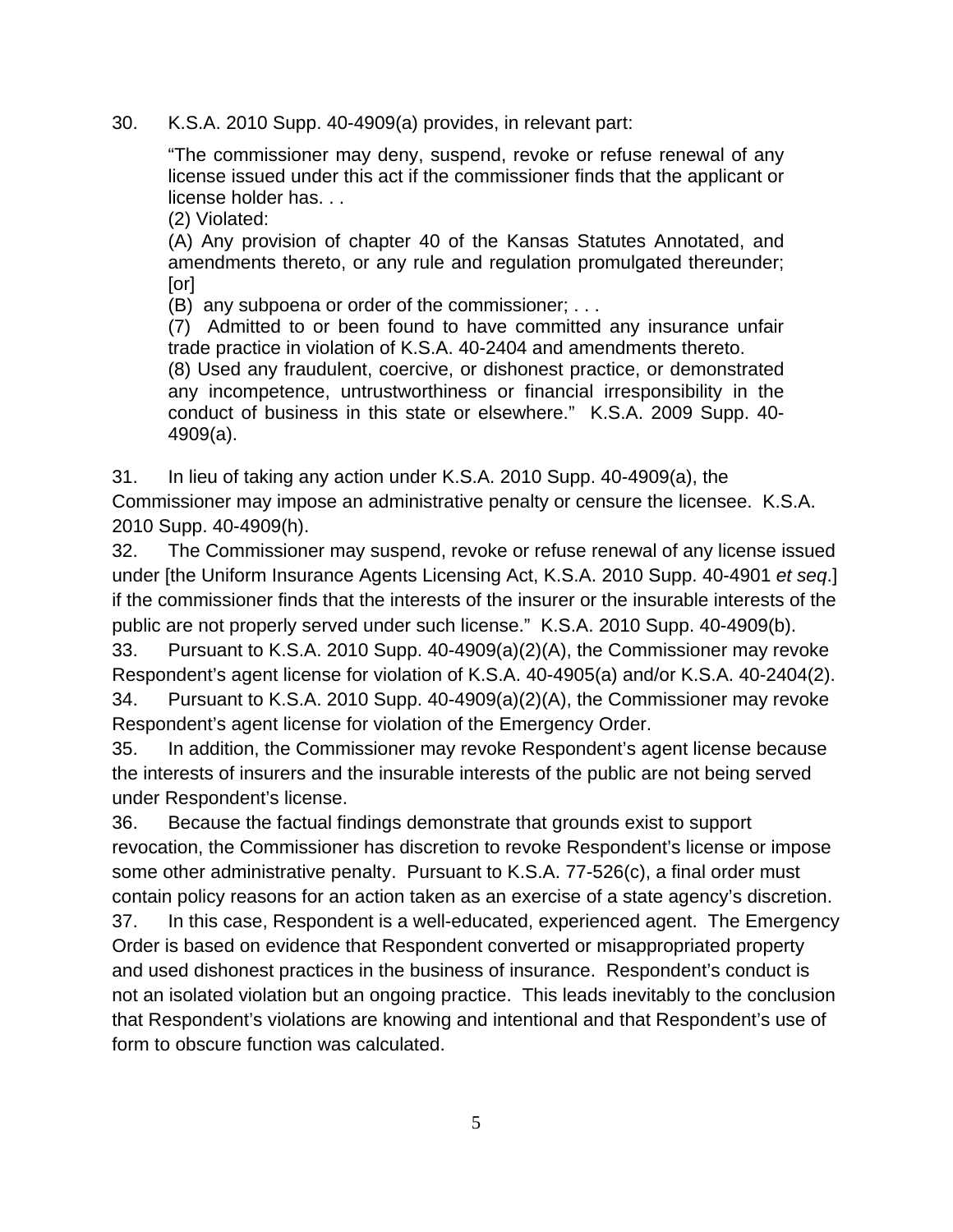38. Based on the above findings and conclusions, Respondent's license must be revoked, and Respondent must be barred from active participation in the insurance business of PIB Insurance Brokerage, Inc.

**IT IS THEREFORE ORDERED** that Respondent's Kansas resident insurance agent's license is **REVOKED,** and Respondent shall cease and desist from engaging in any act toward the solicitation of or transaction of any business of insurance from and after the effective date of this order.

In the event Respondent files a Petition for Judicial Review, pursuant to K.S.A. 77-613(e), the agency officer to be served on behalf of the Kansas Insurance Department is

 Zachary J.C. Anshutz, General Counsel Kansas Insurance Department 420 S.W. 9<sup>th</sup> Street Topeka, Kansas 66612

# **IT IS SO ORDERED THIS \_\_23rd\_\_ DAY OF MARCH 2011, IN THE CITY OF TOPEKA, COUNTY OF SHAWNEE, STATE OF KANSAS.**



\_/s/ Robert Tomlinson\_\_\_\_\_\_\_\_\_\_\_\_\_\_ Robert M. Tomlinson Assistant Commissioner of Insurance

On behalf of Sandy Praeger Commissioner of Insurance Pursuant to K.S.A. 77-547

Prepared by: Approved by:

\_/s/ Brenda J. Clary\_\_\_\_\_\_\_\_\_\_ \_/s/ William P. Tretbar\_\_\_\_\_\_\_\_\_\_\_\_\_ Brenda J. Clary William P. Tretbar KID Staff Attorney **Attorney Following Attorney for Respondent**